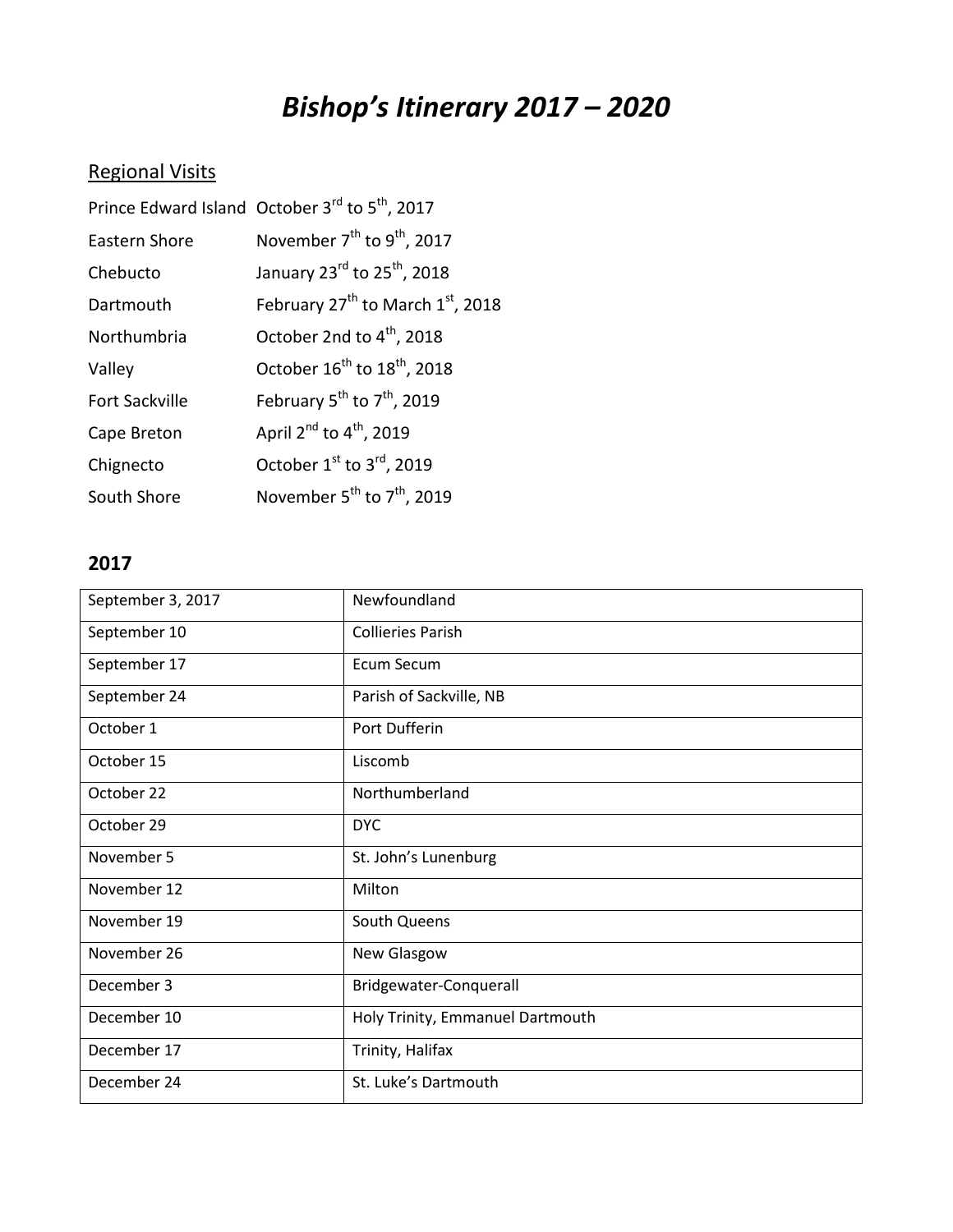| 2018         |                                         |
|--------------|-----------------------------------------|
| January 7    | St. John's Halifax                      |
| January 14   | St. James Armdale                       |
| January 21   | St. George's Halifax                    |
| January 28   | St. Mark's Halifax                      |
| February 4   | St. James, Falkland                     |
| February 11  | Blandford                               |
| March 4      | Musquodoboit - Ship Harbour             |
| March 11     | All Saints, Bedford                     |
| March 18     | Seaforth                                |
| March 25     | Tangier                                 |
| April 1      | Cathedral Church of All Saints, Halifax |
| April 8      | Christ Church, Windsor                  |
| April 15     | Fall River/Oakfield                     |
| April 22     | Mahone Bay                              |
| April 29     | Digby-Weymouth                          |
| May 6        | Summerside - St. Eleanor's              |
| May 13       | St. James, Kentville                    |
| May 20       | Holy Spirit Lakelands                   |
| May 27       | Hubbards                                |
| June 3       | St. Alban's Sydney                      |
| June 10      | Provincial Synod (Tentative)            |
| June 17      | 200 <sup>th</sup> Anniversary of Horton |
| June 24      | Brooklyn                                |
| September 9  | <b>Resurrection Sydney</b>              |
| September 16 | Strait - Chedabucto                     |
| September 23 | Anglican Churches of Pictou County      |
| September 30 | New London                              |
| October 14   | <b>Blue Rocks</b>                       |
| October 21   | Parrsboro Shore                         |
| October 28   | <b>DYC</b>                              |
| November 4   | St. Luke's Dartmouth                    |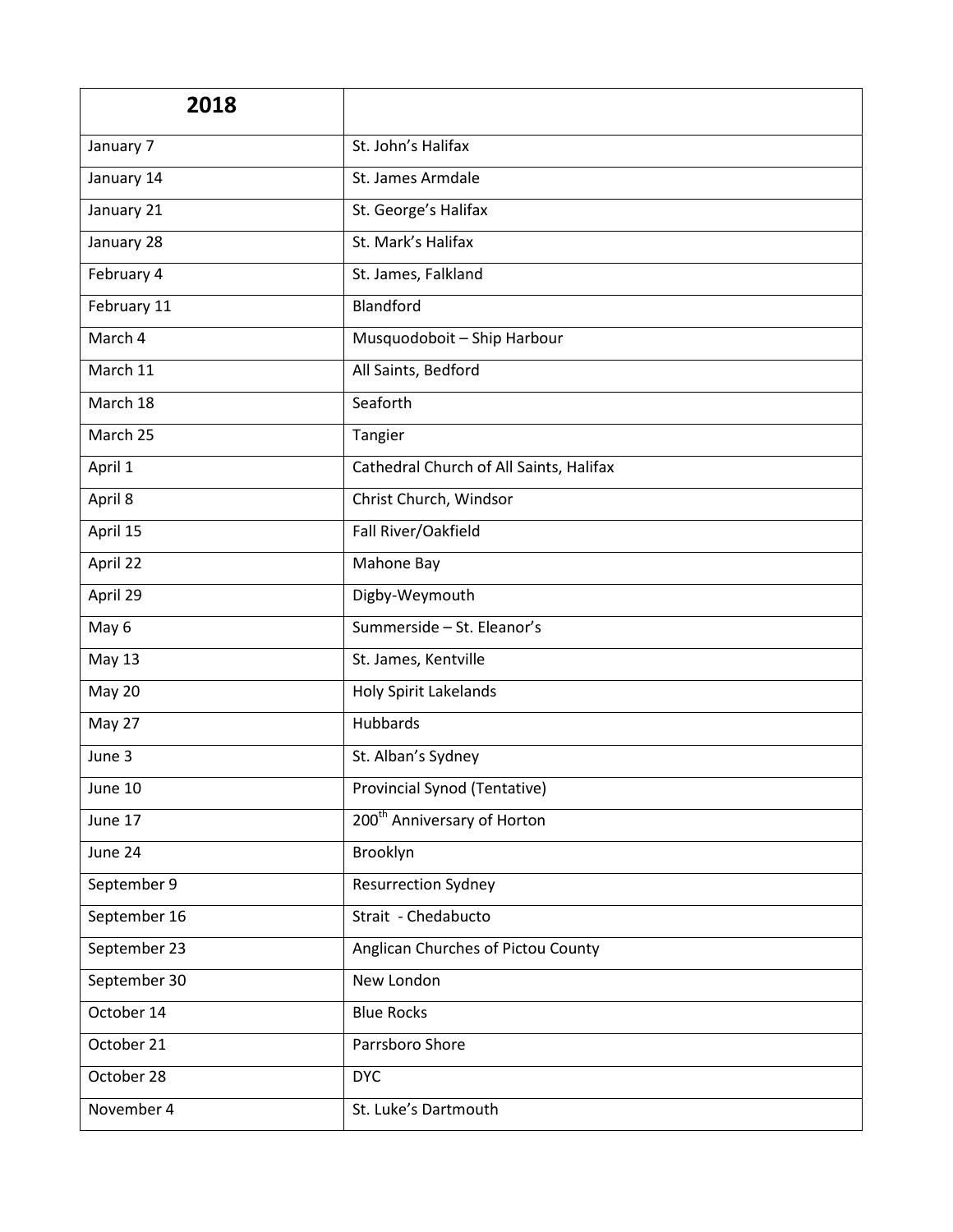| November 11        | St. Margaret of Scotland              |
|--------------------|---------------------------------------|
| November 18        | <b>CAPP Formation</b>                 |
| November 25        | Good Shephard, Beaver bank            |
| December 2         | Lantz                                 |
| December 9         | Christ Church, Dartmouth              |
| 2019               |                                       |
| January 6          | St. Nicholas, Westwood Hills          |
| January 13         | St. John's, Sackville                 |
| January 20         | Shelburne                             |
| January 27         | St. Francis by the Lakes              |
| February 3         | St. Peter's Birch Cove                |
| February 10        | Apostles, Halifax                     |
| March <sub>3</sub> | St. Andrew's Timberlea                |
| March 10           | St. Albans, Woodside                  |
| March 17           | Hackett's Cove                        |
| March 24           | Emmanuel, Spryfield                   |
| March 31           | <b>New Ross</b>                       |
| April 7            | St. John's Westphal                   |
| April 14           | New Dublin - Petite Riviere           |
| April 21           | <b>Cathedral Church of All Saints</b> |
| April 28           | French Village                        |
| May 5              | Port Hill                             |
| May 12             | Neil's Harbour                        |
| June 2             | St. Paul's Charlottetown              |
| June 9             | <b>Christ Church Amherst</b>          |
| June 16            | St. John's Wilmot                     |
| June 23            | Rawdon                                |
| June 30            | St. Peter's Charlottetown             |
| September 8        | Stewiacke/Shubenacadie                |
| September 15       | Lockport                              |
| September 22       | St. John's North Sydney               |
| October 6          | Alberton - O'Leary                    |